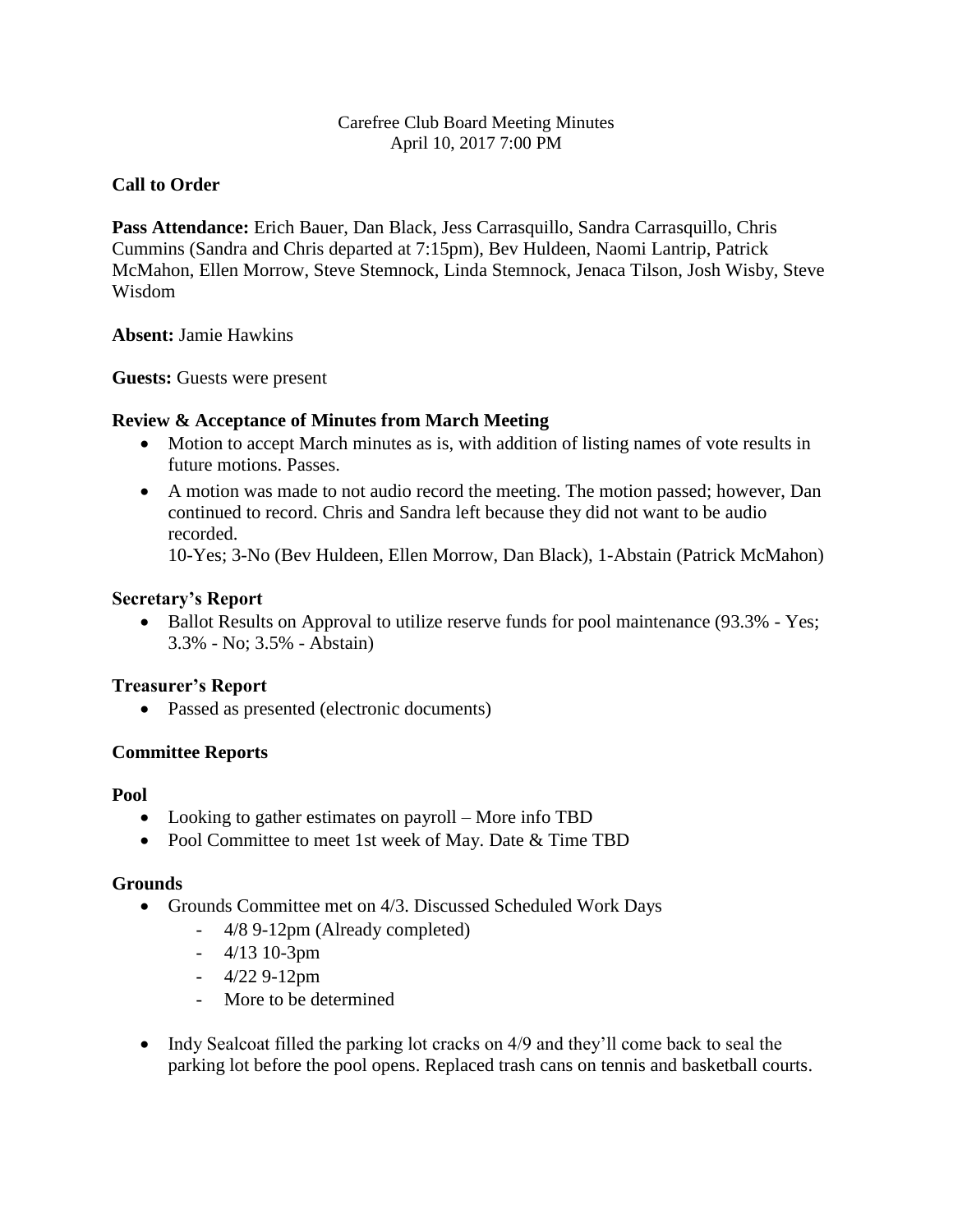## **Newsletter**

• Newsletter sent out. No further updates

## **Activities**

- Activities Committee to meet on 4/18.
- Easter egg hunt is scheduled for April 15th @ 1PM (Meet in back parking lot by playground)
- Opening day for pool is May 27th and she's planning an ice cream social.
- Annual garage sale will be the first Saturday of June, which would be June 3rd.

## **Web**

- Issue regarding Board meeting times corrected on website.
- Swim Team info posted (sign-ups start 4/15).
- News letter posted.
- Ballot results posted
- Clubhouse info posted

### **Clubhouse**

- Home Depot Loan Paid Off (Kitchen Cabinets & Kitchen Counters).
- Fire Extinguishers inspected (passed).
- Two picnic tables purchased for pool area to replace tables that were broken down due to unusable status.

### **Old Business:**

• None.

# **New Business:**

1. Carefree Signs.

- About \$3800 in budget for South Carefree sign(s) (donated money by member)
- Confirmed motion passed in Nov 2016, allowing 2 years to build sign(s) once started.
- Committee to be formed to handle establishment of the South Carefree sign(s)
- Outline of S. Carefree sign(s) plan tabled until May 2017 meeting

### 2. Membership Drive.

• Board members to bring ideas on adding membership to May 2017 meeting (only for homes already within Carefree neighborhood, but not members).

### 3. Announcement

Finance Committee needs to meet to address the changes in revenue for the reserve fund.

# **Questions/ Comments from the membership:**

• None due to time constraints.

Motion to adjourn made between 8:30-8:45 pm, seconded and passed unanimously.